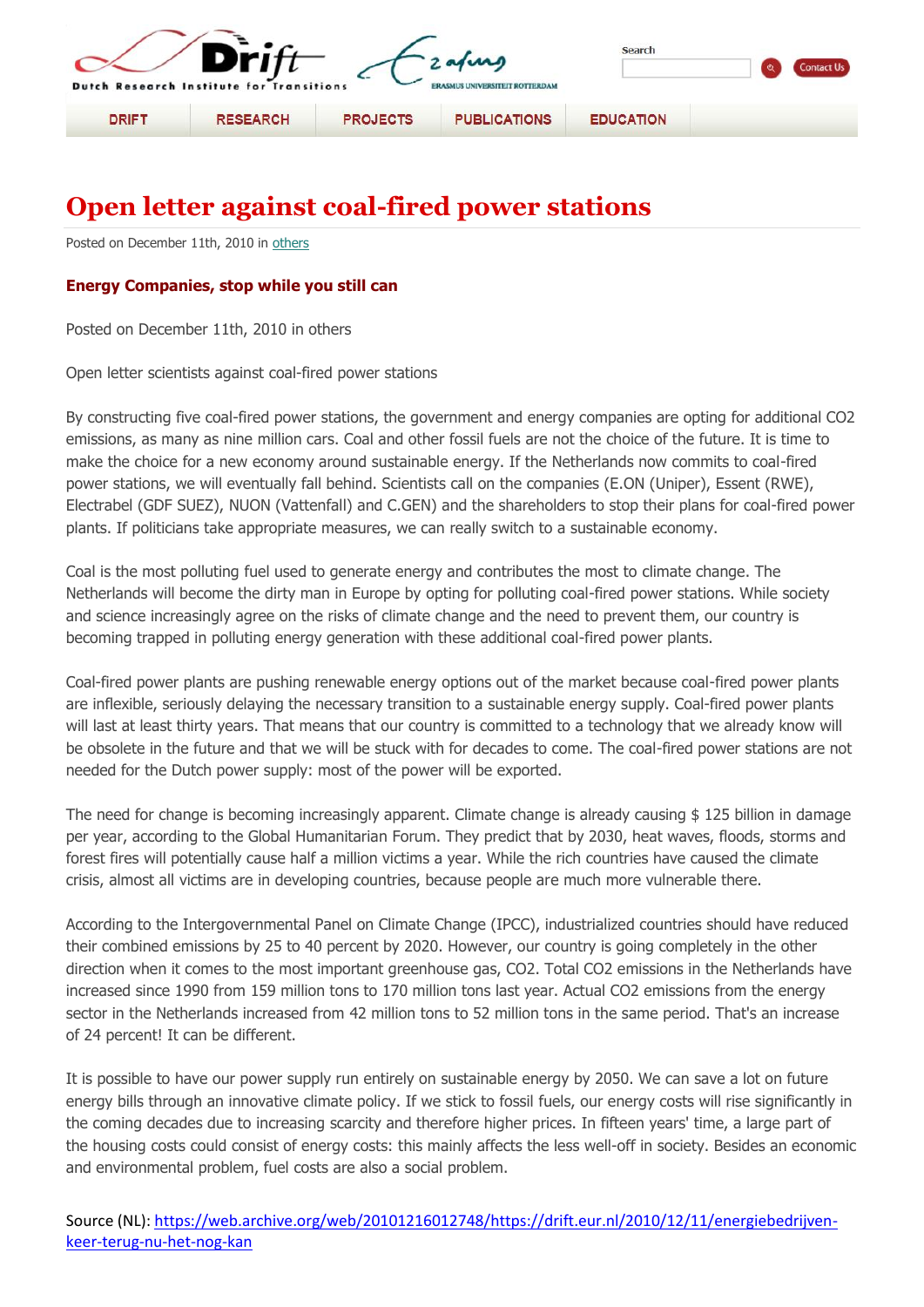|              | $\blacksquare$                                              | Search          |                                                          |                  |  |
|--------------|-------------------------------------------------------------|-----------------|----------------------------------------------------------|------------------|--|
| <b>DRIFT</b> | Dutch Research Institute for Transitions<br><b>RESEARCH</b> | <b>PROJECTS</b> | <b>ERASMUS UN</b><br><b>ERDAM</b><br><b>PUBLICATIONS</b> | <b>EDUCATION</b> |  |

An investment in sustainable energy generation means costs in the short term, but in the longer term it will lead to less dependence and the costs of sustainable energy will fall sharply as the technology is further developed. Investing in renewable energy is beneficial from both a macro and a business economic point of view. Citizens will benefit in the long run.

With an energetic climate policy, the Netherlands and the European Union can develop into innovative pioneers. Climate policy not only provides costs, but also benefits. Denmark generates 25 percent of its electricity from wind farms and exports the knowledge worldwide. In China, 600,000 people already work in the solar energy sector and in Germany, the promotion of renewable energy has created more than 340,000 new jobs. A choice for sustainability provides opportunities for new sectors.

Nuclear power plants are not part of renewable energy with current knowledge. Nuclear power is displacing renewable energy and generating life-threatening waste, for thousands of years, for which no satisfactory solution has yet been found. In addition, there are many problems in the uranium mining chain relating to the health of local residents and mine workers and environmental pollution.

If the government actually opts for the 'polluter pays' principle, energy companies will pay for the costs of pollution and climate change. It is now the other way around: the government subsidizes fossil energy generation by exempting energy companies from tax. Nuclear energy is also supported by guarantees from the government. Renewable energy is hindered by this. A level playing field can be achieved by gradually shifting from taxation on income to taxation on the consumption of polluting fuels.

Within Europe, a floor price can be agreed for emission allowances to be auctioned, so that companies have clarity about the future price of CO2. The Dutch government should then not agree with the energy-intensive industry to pay the costs of emission rights. Instead, energy saving can be stimulated within the Netherlands by charging large consumers the normal electricity tariff and not a reduced tariff.

With strict standards on how much CO2 devices, cars and homes are allowed to emit, a great deal can still be made. If the energy companies also gain clarity about the future standards and costs of emissions, it will be clear that the construction of coal-fired power stations is not profitable. By starting the construction of coal-fired power stations, the Netherlands is making itself particularly vulnerable to future climate policy.

In order to run our power supply on sustainable energy in 2050, we now have to make the right choices. Energy companies and government, take your responsibility. Choose the future and not solutions from a previous era.

Prof. dr. Reyer Gerlagh, hoogleraar Milieu-economie, Tilburg Universiteit

Prof. dr.ir. Jan Rotmans, hoogleraar Duurzame Transities, Erasmus Universiteit Rotterdam

Prof.ir. Klaas van Egmond, hoogleraar duurzaamheid, Universiteit Utrecht

Prof. dr. Esther Mirjam Sent, hoogleraar Economie, Radboud Universiteit Nijmegen

Prof. dr. Frans Stokman, hoogleraar Methoden en Technieken Sociale Wetenschappen, Universiteit Groningen,

Prof. dr. ir. Gert Spaargaren, hoogleraar Milieubeleid, Wageningen Universiteit